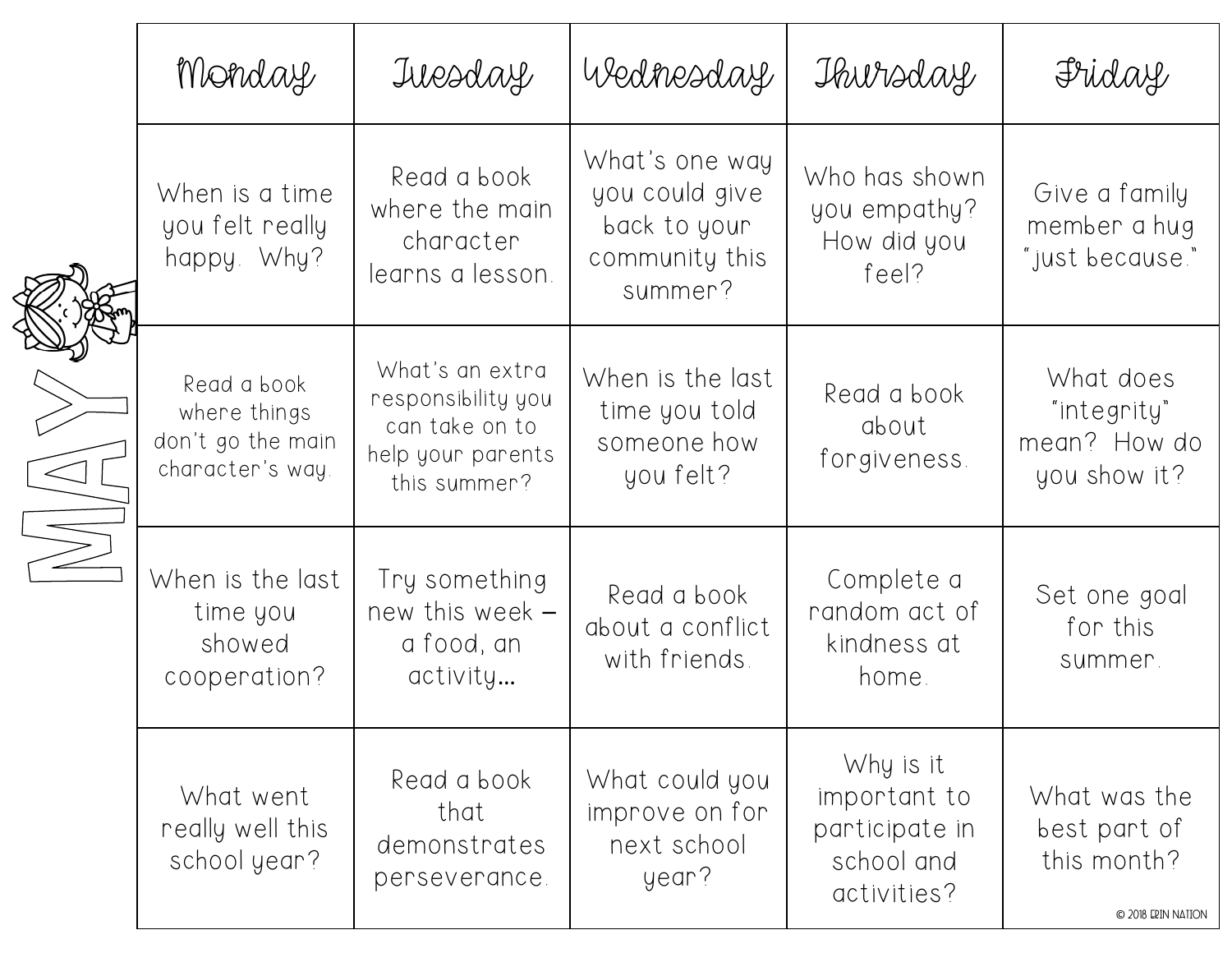|  | Monday                                                    | Tuesday                                                                       | Wednesday                                                                     | Thursday                                 | Friday                                                                                |
|--|-----------------------------------------------------------|-------------------------------------------------------------------------------|-------------------------------------------------------------------------------|------------------------------------------|---------------------------------------------------------------------------------------|
|  | Name 3 things<br>you like about<br>yourself.              | Read a book<br>that shows<br>gratitude.                                       | What is<br>something you<br>used to not be<br>able to do, but<br>now you can? | Write a "thank"<br>you" note.            | Read a book<br>that displays<br>integrity.                                            |
|  | Read a book<br>that displays a<br>growth<br>mindset.      | Do something<br>nice for<br>someone else<br>without any one<br>asking you to. | Tell a family<br>member one<br>thing you<br>appreciate<br>about them.         | What's a way<br>to make a new<br>friend? | How can you<br>make today<br>better for<br>someone else?                              |
|  | What is a<br>challenge or<br>struggle you've<br>overcome? | How do you<br>calm down<br>when you are<br>angry?                             | Do another<br>family<br>member's<br>chore.                                    | Read a book<br>about kindness.           | Do something<br>you should do,<br>even if you'd<br>rather be doing<br>something else. |
|  | What's<br>something you<br>can't do yet?                  | Read a book<br>that<br>demonstrates<br>respect.                               | How are you<br>feeling today?<br>Tell someone<br>how you feel<br>and why.     | Make someone<br>smile today.             | What is a<br>quality you look<br>for in friends?<br>© 2018 ERIN NATION                |